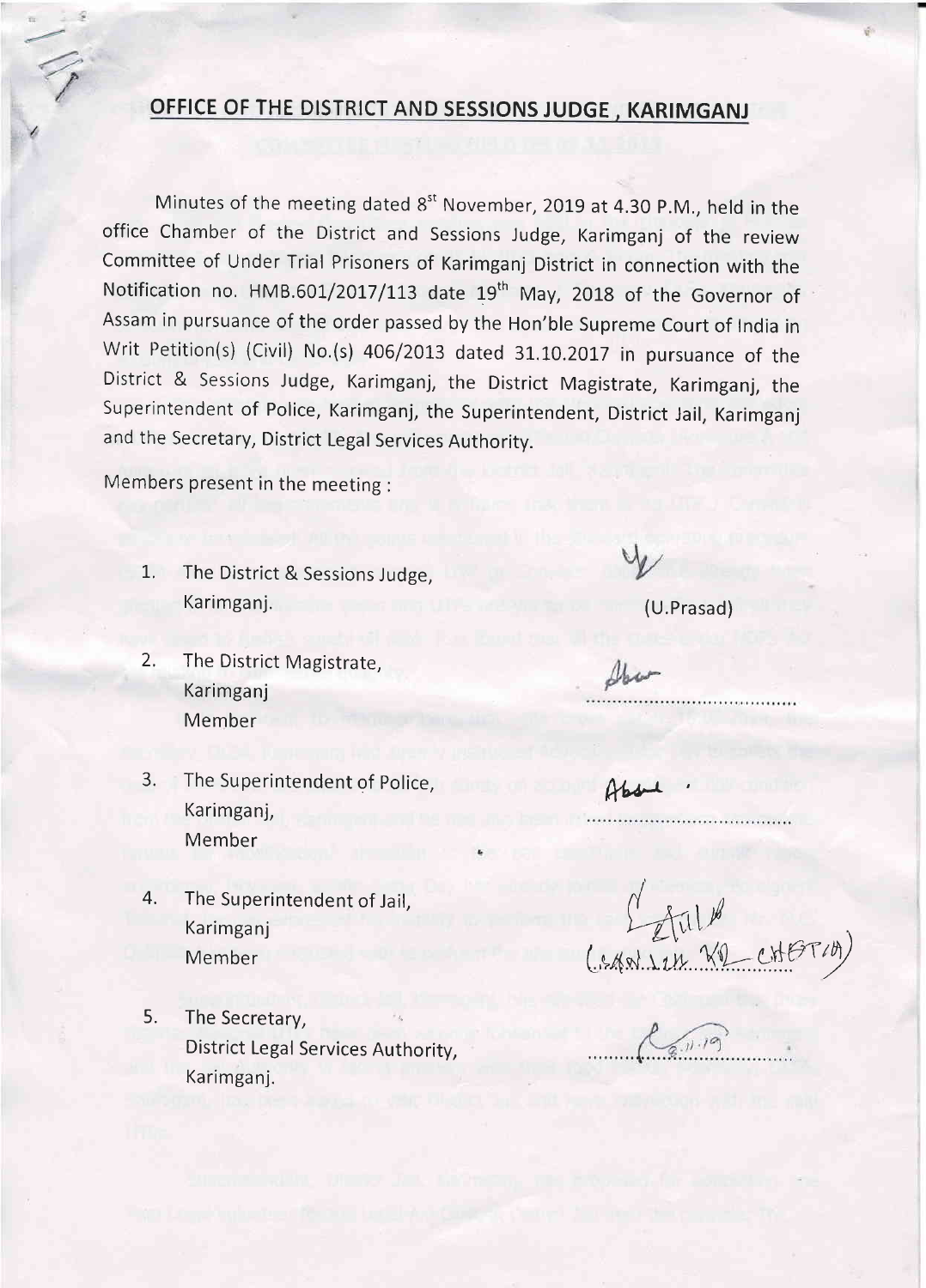## MINUTES AND RESOLUTION OF QUARTERLY MEETING OF UTP REVIEW COMMITTEE MEETING HELD ON 08.11.2019

The UTP Review Committee meeting was held in the chamber of Hon'ble District & Sessions Judge, Karimganj on 08.11.2019 from 4-30 pm. The meeting was attended by 1. District & Sessions Judge, Karimganj, 2. Secretary, DLSA, Karimganj, 3. Superintendant, District Jail, Karimganj, The other members could not attend on account of Law and Order dutY.

This meeting was held in accordance with the standard operating procedure (SOP) formulated by NALSA. The statements of UTPS and Convicts (Annexure A and Annexure B) have been received from the District Jail, Karimganj. The committee has perused all the statements and it is found that there is no UTP / Convict is eligible to be released. All the points mentioned in the standard operating procedure (SOP) have been examined vis-a-vis UTP or Convicts. Bails have already been granted in all the suitable cases and UTPs are yet to be released from jail as they have failed to furnish surety till date. it is found that all the cases under NDPS Act are relating to commercial quantity.

It is peftinent to mention here that vide order dated 18.06.2019, the Secretary, DLSA, Karimganj had already instructed Advocate Sishir Dey to collect the data of UTPs who are unable to furnish surety on account of stringent bail condition from the District Jail, Karlmganj and he had also been asked to approach appropriate forums for modification/ alteration of the bail conditions and submit report accordingly. However, as Mr. Sishir Dey has already joined as Member, Foreigners Tribunal, he has expressed his inability to perform the said job. Hence, Mr. M.C. Debnath has been entrusted with to perform the aforementioned job.

Superintendant, District Jail, Karimganj, has informed the Chairman that three Nigerian National UTPs have been recently forwarded to the District lail, Karimganj and the Jail Authority is facing problem with their food habits, Secretary, DLSA, Karimganj, has been asked to visit District Jail and have interaction with the said UTPs.

Superintendant, District Jail, Karimganj, has proposed for appointing one Para Legal Volunteer for the Legal Aid Clinic at District lail from the convicts. The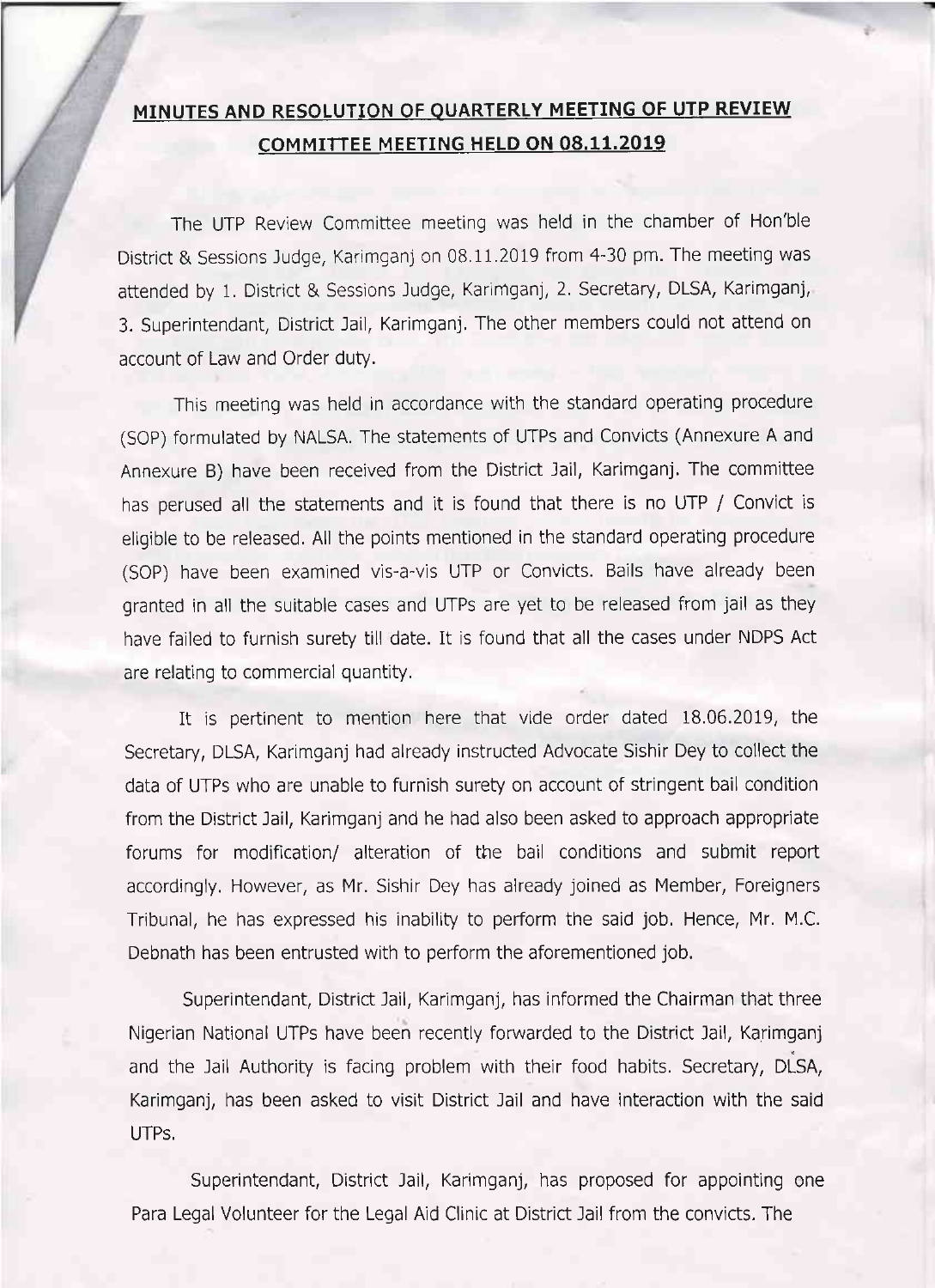committee has given its consent to this proposal and secretary , DLSA, Karimganj, has been asked to take necessary steps in this behalf immediately.

Further superintendant, District lail, Karimganj, has apprised the committee that no matter of remission of Convicts is lying pending at present.

Superintendant, District Jail, Karimganj, has drawn the attention of the Committee towards the requirement of holding General Health Camp at the District lail, Karimganj on a regular basis. The Committee has taken the matter seriously and secretary, DLSA, Karimganj, has been asked to take necessary steps in this behalf immediately. Secretary, DLSA, Karimganj, shall write to the Joint Director, Health Services, Karimganj in this regard and shall also ensure that at least one such Camp is organised every month.

Apart from these, the UTRC found no suitable case to be considered right now in accordance with the standard operating procedure (SOP).

Thus the meeting ended with a vote of thanks to and from the Chair.

District and Sessions ludge, Karimganj -Cum-Chairperson of the meeting

f?